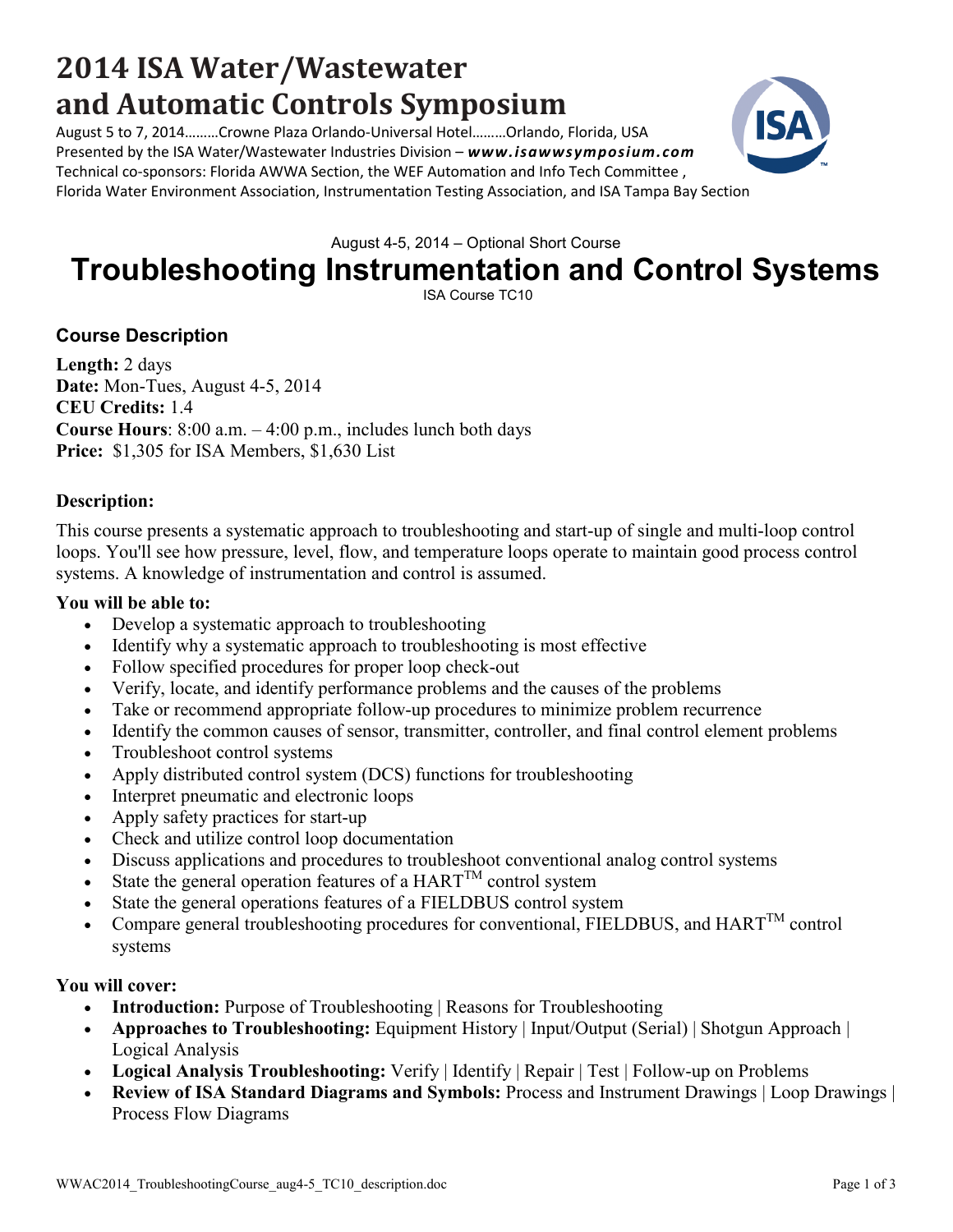- **Single-Loop Feedback Control Troubleshooting:** Measurement Concerns | Valve Concerns | Controller Operations | Signal Conditioners | Troubleshooting Simulation
- **Multi-Loop Control Systems Troubleshooting:** Ratio (Controlled Stream, Wild Stream) | Cascade (Primary and Secondary Loop) | Three-Element Drum Level Control | Troubleshooting Simulation
- **Introduction to Digital Control Systems:** Advantages | Digital Control (DDC) | Supervisory | Supervisory Plus DDC | Analog Back-up | HART<sup>TM</sup> Systems | FIELDBUS<sup>TM</sup> Systems
- **Distributed Control Functions for Troubleshooting:** Elements | Displays (Graphic, Trend, Alarm)
- **Start-up Concerns:** Safety | Documentation | Tuning Review | Component Check-out

### **Classroom/Laboratory Exercises:**

- Diagnose and solve problems with single-loop control loops
- Diagnose and solve problems with ratio, cascade, and three-element control loop systems
- Diagnose problems using DCS displays for information
- Troubleshoot several single control loop problems

**Recommended Resources:** *Troubleshooting: A Technician's Guide, 2nd Edition.*

### **About the Instructor**



**Don Lovell** is currently an automation consultant assisting customers in defining their automation road map to meet their business objectives. Don has been involved in the process automation field for 40 years with experience in batch and continuous applications. Industries included beverage, cement, fine chemical, food, paper and industrial boilers. Employer history includes Honeywell, ITT Education Services, Kellogg, Invensys and Rockwell Automation.

Don worked for Kellogg Company for 11 years. First as a Corporate Technical Trainer responsible for technical and craft training skills of new technologies for plant expansions, and new plant startups. He completed his career with Kellogg as the Maintenance Resource in the process and utility areas. Don worked for the Foxboro

Company for 19 years in the following positions, Food and Beverage Industry Marketing, Technical Sales Engineer, and National Account Manager in sales. With Rockwell Automation, he was a Batch Consultant, and a Business Consultant in the process industry.

Don has a degree in Electronics Engineering and is a Senior Life member of ISA , having served in local and national positions. He has authored numerous papers and presentations, process/operational training and maintenance manuals, and developed a four-year apprentice program for automation technicians. He is also a member of the Master Brewers Association of the Americas, where he lectures on brewery automation and Reliability Maintenance. Additionally, he has lectured both nationally and internationally for professional organizations such as ISA, IEEE, Distilled Spirits Council, American Oil and Chemist Society, and American Society of Sugar Cane Technologist.